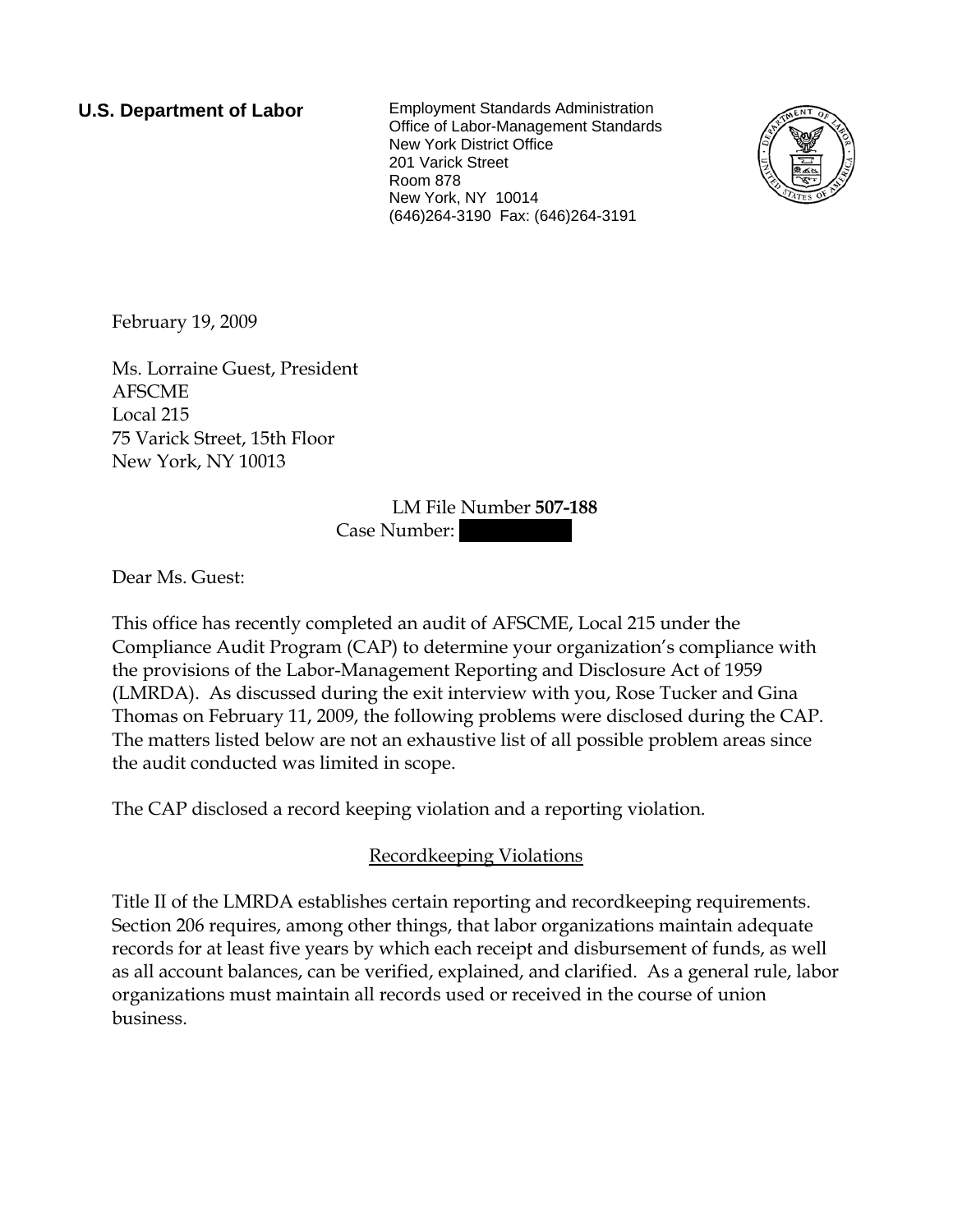Ms. Lorraine Guest February 19, 2009 Page 2 of 3

For disbursements, this includes not only original bills, invoices, receipts, vouchers, and applicable resolutions, but also documentation showing the nature of the union business requiring the disbursement, the goods or services received, and the identity of the recipient(s) of the goods or services. In most instances, this documentation requirement can be satisfied with a sufficiently descriptive expense receipt or invoice. If an expense receipt is not sufficiently descriptive, a union officer or employee should write a note on it providing the additional information. For money it receives, the labor organization must keep at least one record showing the date, amount, purpose, and source of that money. The labor organization must also retain bank records for all accounts.

The audit of Local 215's 2008 records revealed the following recordkeeping violations:

1. General Reimbursed and Credit Card Expenses

Local 215 did not retain adequate documentation for reimbursed expenses and credit card expenses incurred by President Lorraine Thomas and Recording Secretary Gina Thomas totaling at least \$1,108.48. For example, no documentation was provided for check number , dated 10/05/2007 in the amount of \$750 made payable to Lorraine Guest; check number , dated 10/05/2007 in the amount of \$193.70 made payable to Gina Thomas; and check number  $|$ , dated 04/01/2008 in the amount of \$164.78 made payable to Gina Thomas.

As previously noted above, labor organizations must retain original receipts, bills, and vouchers for all disbursements. The president and treasurer (or corresponding principal officers) of your union, who are required to sign your union's LM report, are responsible for properly maintaining union records.

Based on your assurance that Local 215 will retain adequate documentation in the future, OLMS will take no further enforcement action at this time regarding the above violations.

## Reporting Violations

The audit disclosed a violation of LMRDA Section 201(b), which requires labor organizations to file annual financial reports accurately disclosing their financial condition and operations. The Labor Organization Annual Report LM-3 filed by Local 215 for fiscal year ending May 31, 2008, was not filed.